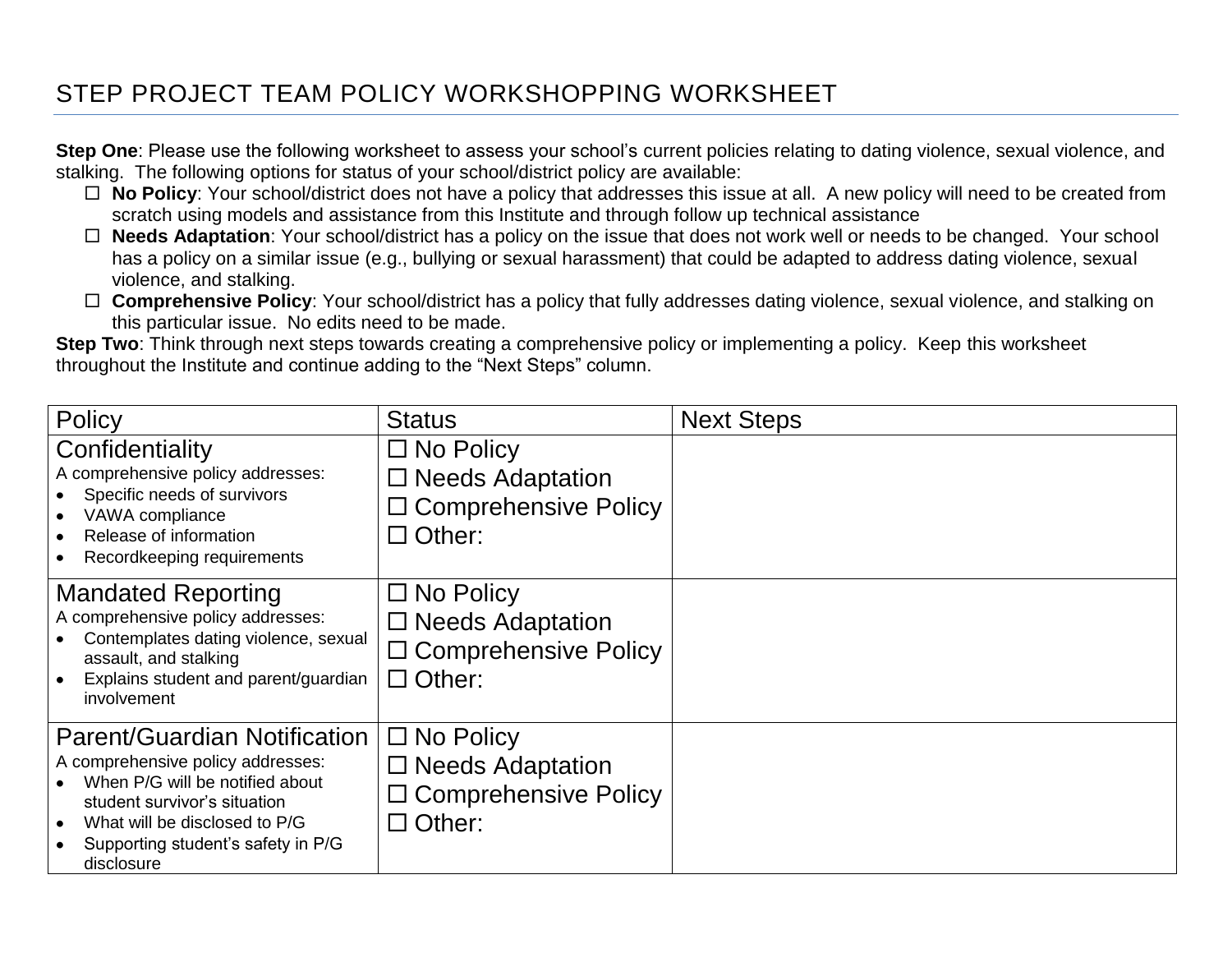| <b>Working with Organizations</b><br>A comprehensive policy addresses:<br>How school refers students<br>Roles of external-organization staff<br>when they work in schools                                                                                              | $\square$ No Policy<br>$\Box$ Needs Adaptation<br>$\Box$ Comprehensive Policy<br>$\Box$ Other: |  |
|------------------------------------------------------------------------------------------------------------------------------------------------------------------------------------------------------------------------------------------------------------------------|------------------------------------------------------------------------------------------------|--|
| Legal System<br>A comprehensive policy addresses:<br>How school responds to subpoenas<br>or police investigations<br>How schools enforce civil protection<br>orders on campus<br>When (beyond a mandated report)<br>schools report crimes                              | $\Box$ No Policy<br>$\Box$ Needs Adaptation<br>□ Comprehensive Policy<br>$\Box$ Other:         |  |
| Accommodations<br>A comprehensive policy addresses:<br>Process for requesting/denying<br>Types of accommodations available<br>P/G involvement in process                                                                                                               | $\square$ No Policy<br>□ Needs Adaptation<br>$\Box$ Comprehensive Policy<br>$\Box$ Other:      |  |
| <b>Grievance Procedure</b><br>A comprehensive policy addresses:<br>Compliance with Title IX<br>Process for initiating<br>Protections for students who initiate<br>P/G involvement in process<br>٠                                                                      | $\Box$ No Policy<br>$\Box$ Needs Adaptation<br>$\Box$ Comprehensive Policy<br>$\Box$ Other:    |  |
| <b>Disciplinary Procedure</b><br>A comprehensive policy addresses:<br>Prohibition of dating violence, sexual<br>assault, and stalking<br>Support for student survivors in the<br>process<br>Early intervention and response that<br>holds abusive students accountable | $\Box$ No Policy<br>$\square$ Needs Adaptation<br>$\Box$ Comprehensive Policy<br>$\Box$ Other: |  |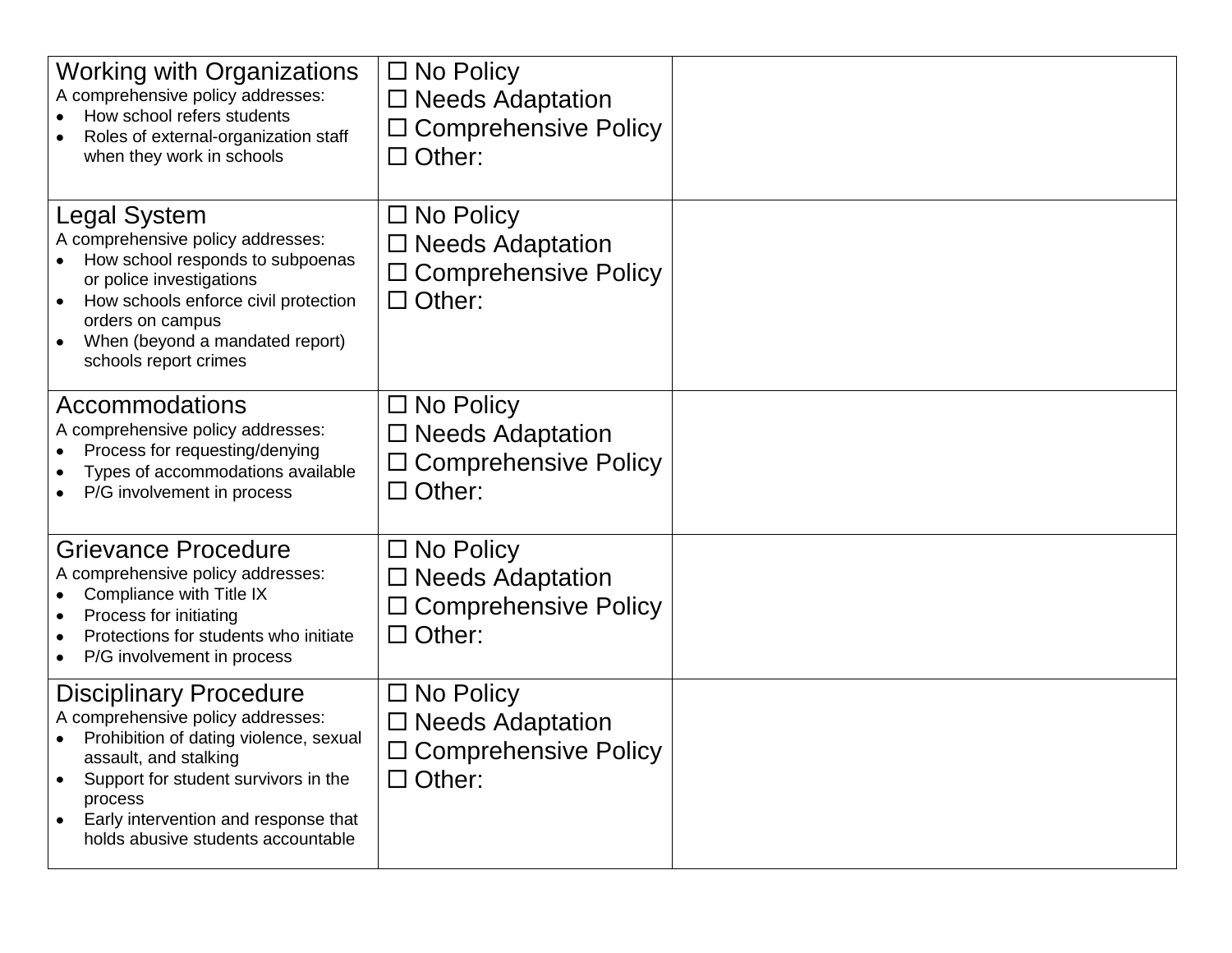| Notice of Policy<br>A comprehensive policy addresses:<br>Education of all staff, students,<br>parents/guardians about policy<br>related to dating violence, sexual<br>assault, and stalking                                                                               | $\Box$ No Policy<br>$\Box$ Needs Adaptation<br>$\Box$ Comprehensive Policy<br>$\Box$ Other: |  |
|---------------------------------------------------------------------------------------------------------------------------------------------------------------------------------------------------------------------------------------------------------------------------|---------------------------------------------------------------------------------------------|--|
| Training<br>A comprehensive policy addresses:<br>Commitment to educating staff and<br>students on dating violence, sexual<br>assault, and stalking<br>School's focus on prevention<br>education<br>Schedule of training s                                                 | $\Box$ No Policy<br>$\Box$ Needs Adaptation<br>$\Box$ Comprehensive Policy<br>$\Box$ Other: |  |
| <b>Definitions</b><br>A comprehensive policy defines:<br>Dating violence<br>Sexual assault<br>Stalking<br>And other related terms                                                                                                                                         | $\Box$ No Policy<br>$\Box$ Needs Adaptation<br>$\Box$ Comprehensive Policy<br>$\Box$ Other: |  |
| Staffing working with<br>Survivors<br>A comprehensive policy addresses:<br>School Resource Officer role and<br>responsibilities<br>Title IX Coordinator role and<br>responsibilities<br>Roles and responsibilities of other<br>staff at school who work with<br>survivors | $\Box$ No Policy<br>$\Box$ Needs Adaptation<br>$\Box$ Comprehensive Policy<br>$\Box$ Other: |  |
| Other: $\_\_$                                                                                                                                                                                                                                                             | $\Box$ No Policy<br>$\Box$ Needs Adaptation<br>□ Comprehensive Policy<br>$\Box$ Other:      |  |